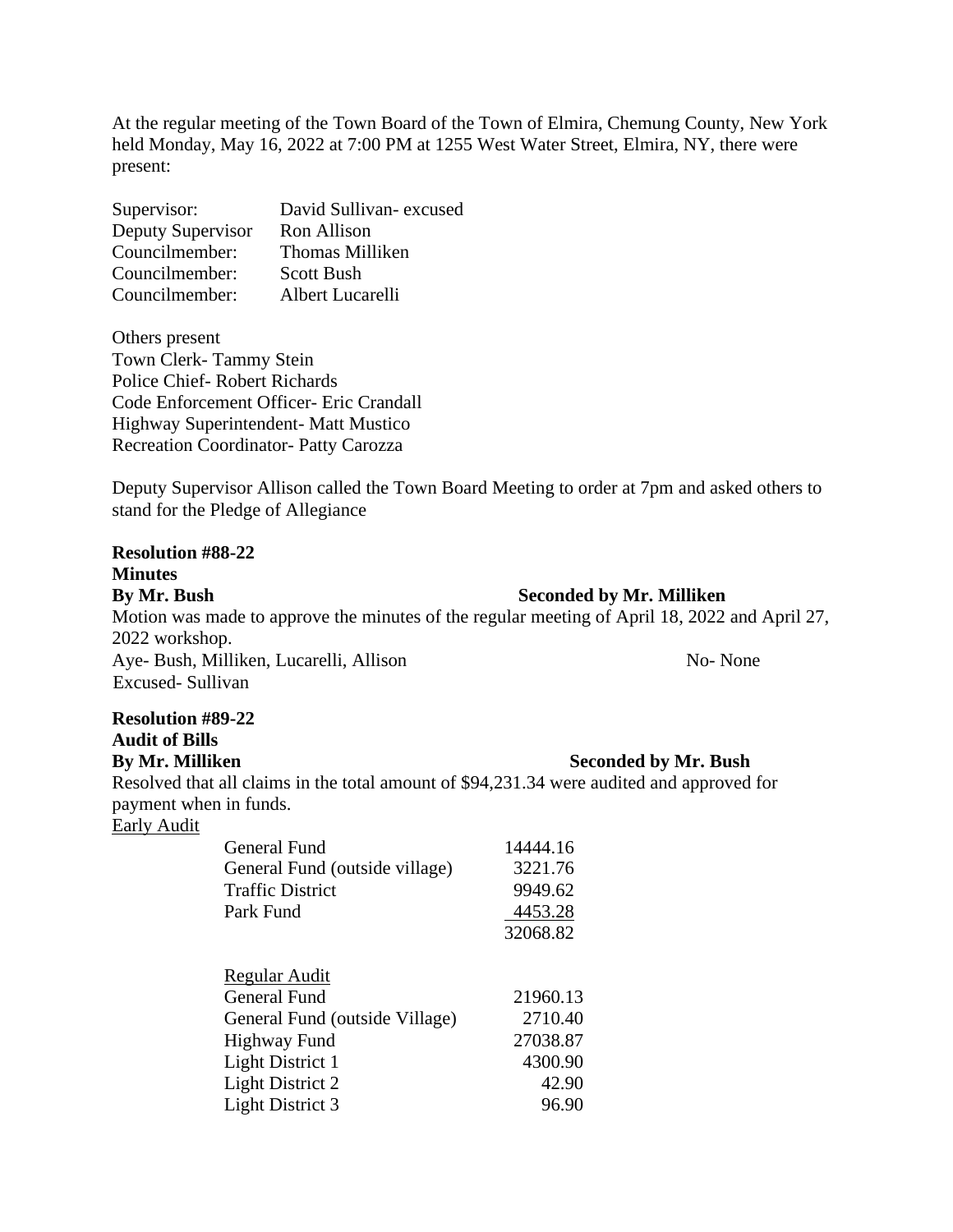| May 16, 2022, Town Board                                                       |          | Page 2       |
|--------------------------------------------------------------------------------|----------|--------------|
| Light District 4                                                               | 32.90    |              |
| Light District 5                                                               | 11.90    |              |
| <b>Traffic Fund</b>                                                            | 3493.64  |              |
| Park Fund                                                                      | 2128.98  |              |
| Trust & Agency                                                                 | 345.00   |              |
|                                                                                | 62162.52 |              |
| $\mathbf{r}$ in $\mathbf{r}$ is $\mathbf{r}$ in $\mathbf{r}$<br>$\blacksquare$ |          | $\mathbf{v}$ |

Aye- Bush, Milliken, Lucarelli, Allison No- None No- None Excused- Sullivan

# **Resolution #90-22 Financial Report**

**By Mr. Bush Seconded by Mr. Allison** 

Deputy Supervisor Allison reviewed the Town's financial position as of April 30, 2022 and stated we are in a good financial position. The April 2022 bank statements and year to date Fund Balance reports were provided to the board. Motion was made to accept the Supervisor's report for April 2022.

Aye- Bush, Milliken, Lucarelli, Allison No- None Excused- Sullivan

### **Communications**

Sheriff of Chemung County RE: Monthly Report Thank you card from Marrone Family Thank you card from Bush Family

#### **Department Reports**

Police Chief- Bob Richards read his report regarding the calls, arrests and other incidents for April 2022. He informed the board that the new police car is expected to arrive next week. Chief Richards informed the board that Officer Faulisi will complete the Academy in a few weeks and will then do four weeks of field training.

Recreation Director- Patty Carozza informed the board she has a few parties' books and some groups are coming back. Patty talked about the Open House held at the Community Center, stating that she has received great feedback and thanked Town Clerk Stein for hosting it. Patty and Town Clerk Stein discussed the Community gardens with the Town Board.

Highway Superintendent- Matt Mustico informed the board they have started the road program and are milling roads at this point. He stated Dalrymple's will be paving next Tuesday. The Highway department has completed some drainage projects around the town.

Code Enforcement Officer- Eric Crandall stated that April brought in 26 building permits. He sent out 9 tall grass notices. Eric discussed the fence on a W. Church St. property.

#### **Discussions**

Deputy Supervisor Allison stated that the MS4 report is available on the Town website for viewing. This report is completed annually by Chemung County Soil and Water regarding the town drainage maintenance.

Town Clerk Stein discussed the 2022 Pool schedule and pricing with the Town Board as well as the 2022 Summer Camps. All information is posted on the Town website.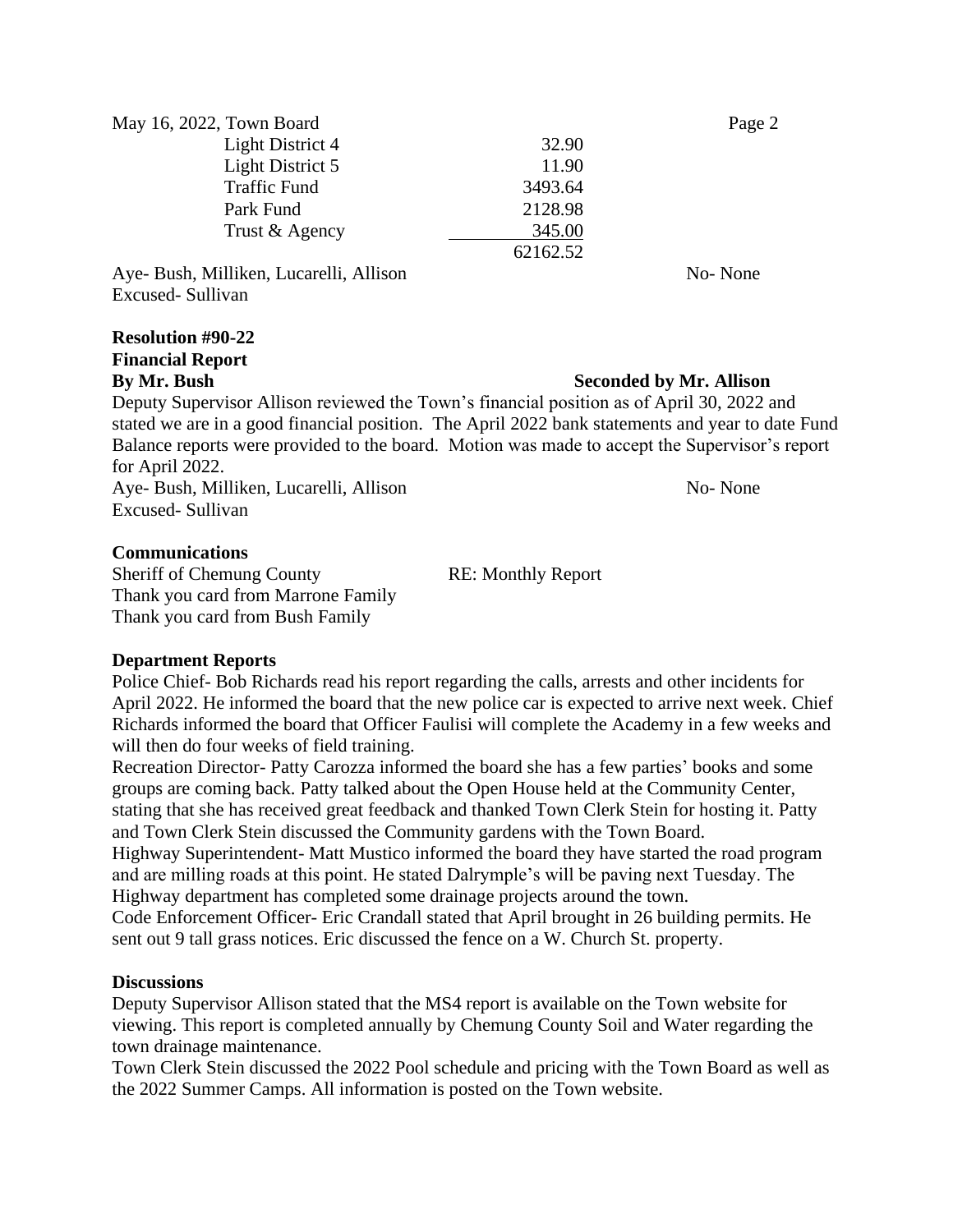Comprehensive Plan- The Town Board discussed at a workshop and will be moving forward with developing a Plan. Supervisor Sullivan is working to post a bid announcement in compliance with state grant requirements.

Budget Amendments –The first amendment recommends increasing Sales Tax revenue projection in a highway fund, and adding the same amount to the road work expense. The second amendment adds money to the CHIPS revenue based on approved state budget, and adding the same amount to the CHIPS expense. Overall, both amendments increase the budget for road work done in the Town this year to more than \$400,000.

## **Resolution #91-22 Set date and time for June 2022 Workshop By Mr. Milliken Seconded by Mr. Bush** Motion was made to set June 1, 2022 at 6:00pm as a Workshop. Aye- Bush, Milliken, Lucarelli, Allison No- None No- None Excused- Sullivan

#### **Resolution #92-22**

## **Set date and time for June 2022 Regular Town Board Meeting**

#### **By Mr. Bush Seconded by Mr. Lucarelli** Whereas, a State and Federal Holiday was announced as Juneteenth being held on June 19th; Whereas, June 19th falls on a Sunday and the Town of Elmira Handbook states that if a holiday falls on a Sunday the next business day is the observation of that holiday; Motion was made to set Tuesday, June 21, 2022 at 7:00pm as a Regular Town Board Meeting. Aye- Bush, Milliken, Lucarelli, Allison No- None Excused- Sullivan

## **Resolution #93-22 Budget Amendment**

**By Mr. Milliken Seconded by Mr. Lucarelli** Motion was made to add \$93,562 to DB.0000.1120 (Sales Tax Revenue) and add \$93,562 to DB.5112.5400 (Road Work Expense) Aye- Bush, Milliken, Lucarelli, Allison No- None Excused- Sullivan

**Resolution #94-22 Budget Amendment By Mr. Bush Seconded by Mr. Lucarelli** Motion was made to add \$92,918 to DB.0000.3501 (CHIPS Revenue) and add \$92,918 to DB.5112.5200 (CHIPS Expense) Aye- Bush, Milliken, Lucarelli, Allison No- None Excused- Sullivan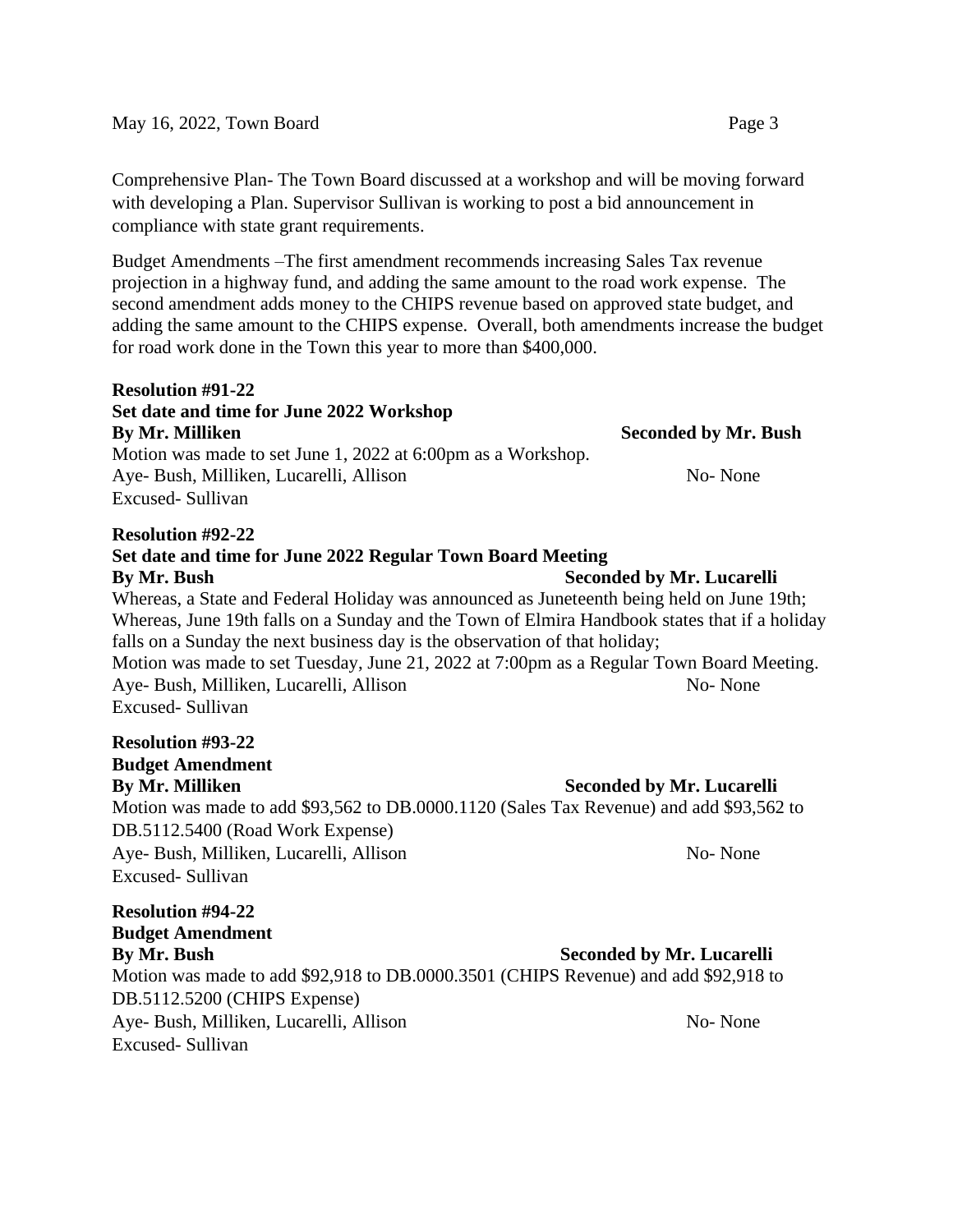#### May 16, 2022, Town Board Page 4

#### **Resolution #95-22**

**Donation to Forest Lawn Cemetery** 

#### **By Mr. Lucarelli** Seconded by Mr. Bush

Motion was made to donate \$2500.00 towards a new overhead garage door for the Forest Lawn Cemetery. Aye- Bush, Milliken, Lucarelli, Allison No- None No- None

Excused- Sullivan

## **Resolution #96-22 Donation to East Hill Fire Department By Mr. Lucarelli** Seconded by Mr. Bush

Motion was made to donate \$5000.00 towards a new Heating system for the East Hill Fire Department. Aye- Bush, Milliken, Lucarelli, Allison No- None Excused- Sullivan

## **Resolution #97-22 Accept 2022 Black Top Bid**

Whereas the Town of Elmira has duly advertised for bids for the purchase of Bituminous Plant Mix Paving Materials including paver, roller, laborers, equipment operators and necessary supplies to lay in place said Bituminous Plant Mix Paving Materials and Whereas Dalrymple Gravel has submitted the low Bid according to all specifications of \$81.38 per ton and; Whereas the bids were read discussed and considered, Now therefore Be It Resolved**,** that Dalrymple Gravel be awarded the bid of \$81.38 per ton. Aye- Bush, Milliken, Lucarelli, Allison No- None Excused- Sullivan

### **Public Comments**

Joe Coletta, Hendy Ave. Mr. Coletta informed the Town Board of an incident that took place at the Country Club over the weekend and expressed his anger with the noise and actions that take place at that facility. He extended his gratitude towards the donation towards the new overhead garage door for the Forest Cemetery. Mr. Coletta stated that there will be a burial May 27th at 11am for Corporal ----------------- who was 19 at the time he served and was killed in action. His body was recently found and will be laid to rest at the Forest Lawn Cemetery. Corporal---------- 1930-1950

Kathleen DuPont, Cleveland Ave. stated she likes that the Easter Bunny went around town again this year.

Motion was made by Councilmember Bush at 7:46 pm and seconded by Councilmember Lucarelli to adjourn the regular meeting. All in favor, Motion Carried

### **By Mr. Milliken Seconded by Mr. Lucarelli**